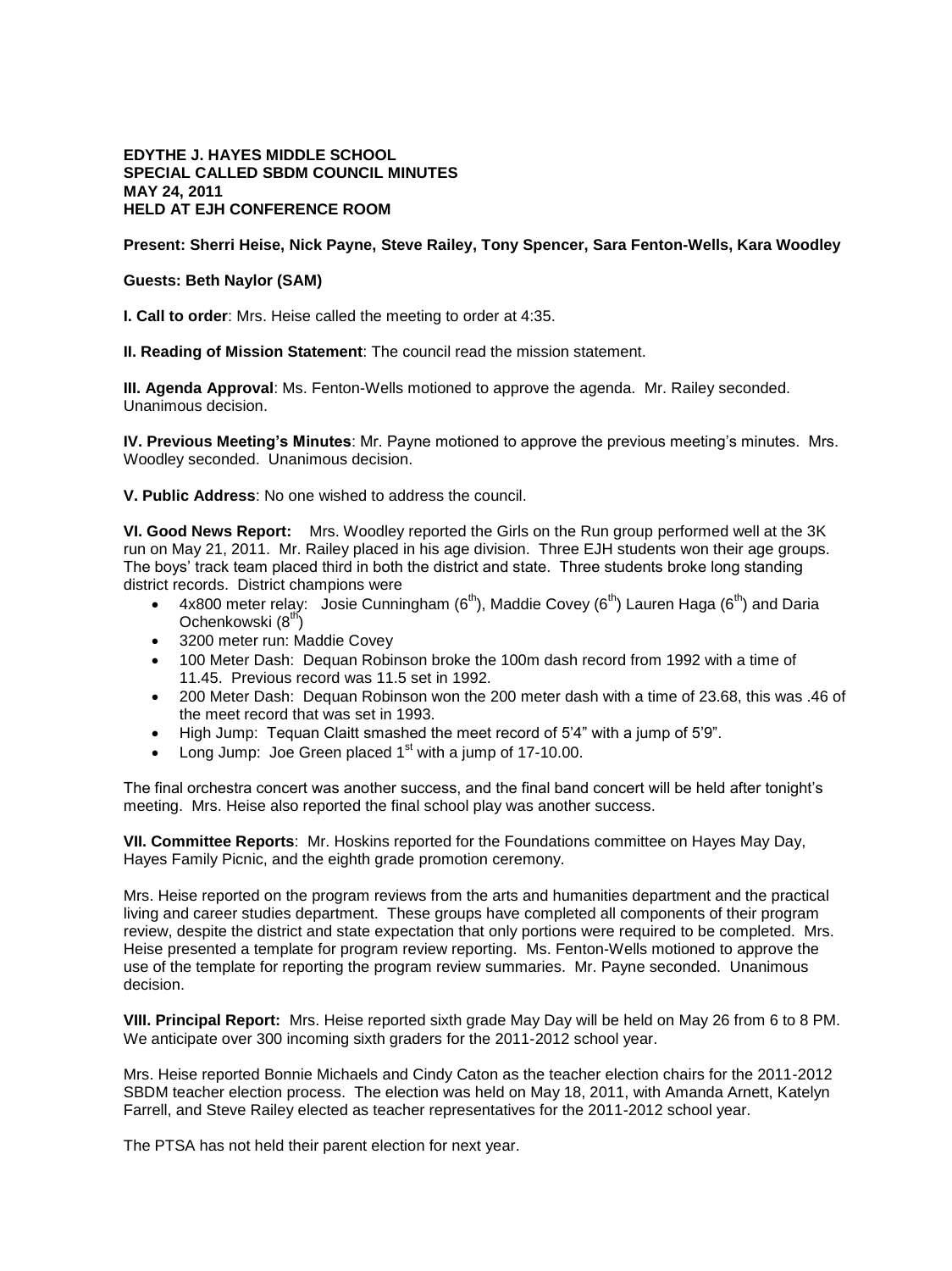Mr. Hoskins presented the master schedule for the 2011-2012 school year.

|                | Sixth grade                    | Seventh grade       | Eighth grade        | Exploratory         |
|----------------|--------------------------------|---------------------|---------------------|---------------------|
| First period   | 9:05-10:00                     | $9:05 - 10:00$      | $9:05 - 10:00$      | $9:05 - 10:00$      |
| Second period  | 10:04-10:55                    | 10:04-10:55         | 10:04-10:55         | 10:04-10:55         |
| Third period   | 10:59-11:50                    | 10:59-12:15 (lunch) | 10:59-12:15 (lunch) | 10:59-12:15 (lunch) |
| Fourth period  | 11:54-11:50 (lunch) 12:19-1:10 |                     | 12:19-1:10          | 12:19-1:10          |
| Fifth period   | 1:14-2:05                      | 1:14-2:05           | 1:14-2:05           | $1:14-2:05$         |
| Sixth period   | 2:09-3:00                      | 2:09-3:00           | 2:09-3:00           | 2:09-3:00           |
| Seventh period | $3:04 - 3:55$                  | $3.04 - 3.55$       | $3.04 - 3.55$       | $3.04 - 3.55$       |

Planning periods will be as follows:

- Sixth grade Third period and sixth period
- Seventh grade First period and fourth period
- Eighth grade Second period and fifth period
- Exploratory Common planning will be seventh period. Individual planning periods will be:
	- o PE- fifth period
		- o Health- second period
		- o Engineering technology- first period
		- o Life skills- second period
		- o Business and marketing- second period
		- o Art- third period
		- o Drama- first period
		- o Spanish- sixth period
		- o Spanish- third period
		- o Civics- sixth period
		- o General music/chorus- fourth period
		- o Band- fourth period

.

- o Orchestra- third period (second semester only)
- Resource, support skills, and interventions
	- o RTI reading and math volunteer one planning period, will plan seventh period
	- o Resource math and resource language arts volunteer one planning period
	- o FMD- third and sixth period
	- o ESL- sixth and seventh period
- Due to support skills classes, special needs teachers will have one planning period with their team, and one planning period not in conjunction with their team.
	- o Bobcat collaboration- fourth and sixth periods
	- o Cougar collaboration- third and fourth periods
	- o Jaguar collaboration- third and fourth periods
	- o Wildcat collaboration- first and third periods
	- o Tiger collaboration- third and fifth periods
	- o Puma collaboration- second and third periods

The schedule presented to council had been presented in various draft forms at the team level, grade level, and department level, as well as with individual teachers. Ms. Fenton-Wells motioned to approve the master schedule proposal. Mr. Spencer seconded. Unanimous decision.

**IX. Budget and Staffing**: Mrs. Heise presented an update on the 2010-2011 budget. She reported that the council will have very little carry forward money for 2011-2012. We will receive additional funds for increased enrollment in November.

Mrs. Heise reported that science interviews were conducted with council consultation. Lana Martin has been recommended for the seventh grade Lions science teacher. Candice Cetinkaya has been recommended for the sixth grade Cougars science teacher. Jill Kidder is transferring from the part time district math content coach to the seventh grade Lions math teacher.